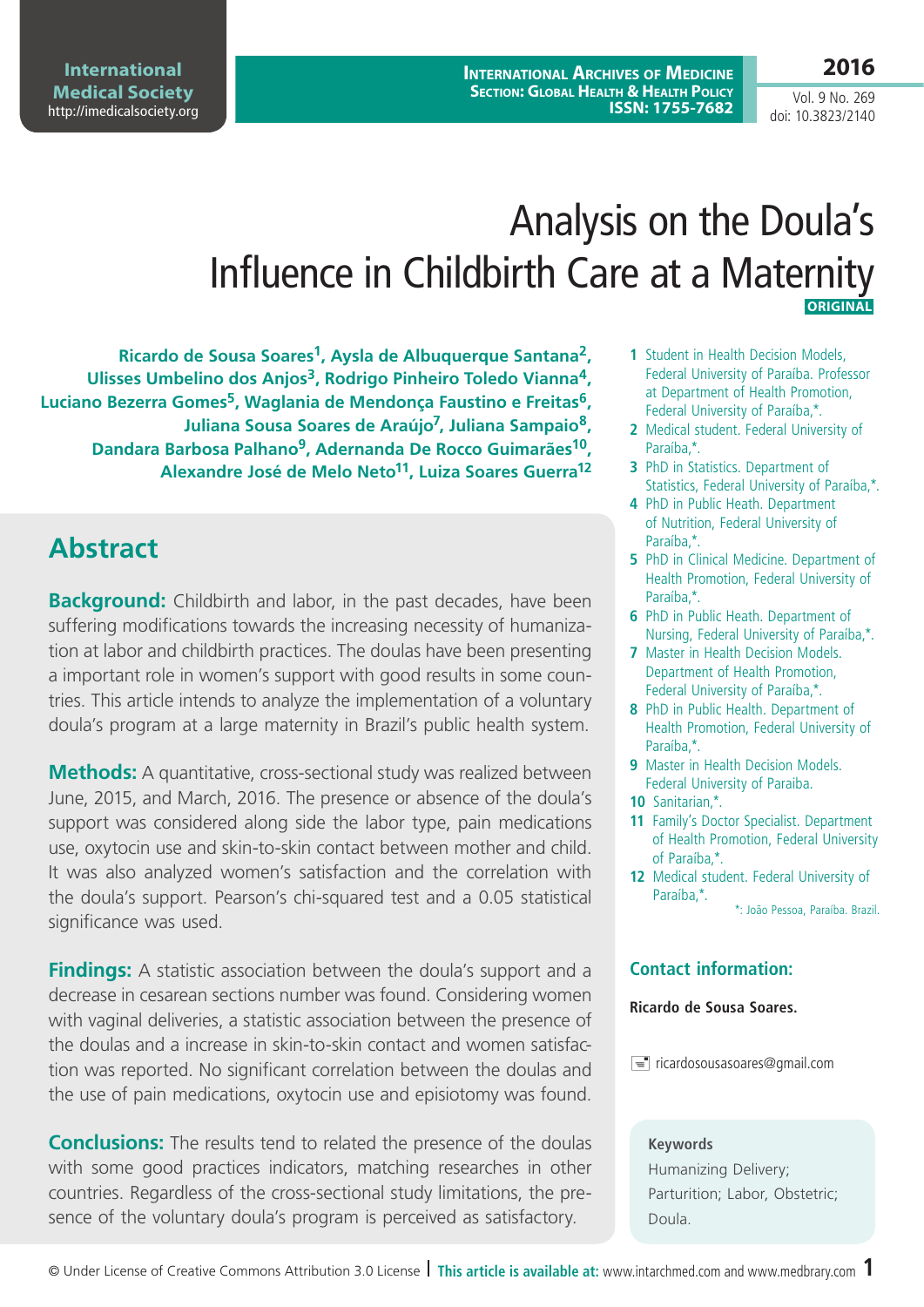**International Archives of Medicine Section: Global Health & Health Policy ISSN: 1755-7682**

Vol. 9 No. 269 doi: 10.3823/2140

**2016**

### **Introduction**

Childbirth scenario in Brazil has been going trough intense modifications in the past few years, many produced by the expansion of movements for Labor and Childbirth Humanization. Those, in the last years, have been institutionalized, receiving legal, financial and technical support seeking the implementation of good maternity practices at materno and child care. Among those incentives, the right of a caregiver and reduction of unnecessary interventions at labor are found. Such changes seek the decrease of cesarian and infant-maternal mortality numbers. [1]

Childbirth scenario is gaining new perspectives at humanization context; women's autonomy increases as they assume the role of protagonist along side the health professionals team. The humanization purpose is offer more freedom and autonomy to the parturient in the decision of which type of labor, conditions and space she will prefer, as well as who will support her in the procedure and which birth positions she would like to assume, allowing freedom of movement, feeding and expression.

In order to support such protagonism, the immersion of the doulas is being valued. Doulas are professionals trained to provide physical and emotional support, offering different types of care, such as massages, aliments and support to desired positions. The doulas are not health professionals, neither should replace any member of the multidisciplinary team or the family companion, often as helpless and insecure as the parturient. [2]

Scientific evidences have been pointing the contributions of the doulas at the decrease in unnecessary biomedical intervention at the prepartum and postpartum and, in result, the decrease in the numbers of cesarian sections. [3, 4, 5] With such contribution, there is a increase in the insertion of the doulas at the childbirth scenario, in the vaginal birth centers as well as in the high-risk and basicrisk maternities.

This article analyses aspects related with the support of the doulas at a large maternity in Brazil's northeast, which has been going trough the implementation of a Voluntary doula´s program. It is intended to analyze the satisfaction of women supported by the doulas, and if there is any statistic relation between the number of woman assisted by the doulas and the amount of vaginal birth and cesarians. It also intends to analyze the relation between the doula support in labor and the use of oxytocin and pain medicines, as well as the insurance of a skin-to-skin contact between the mother and the newborn at the first moment after birth and the general satisfaction of the parturient in the childbirth process.

# **Methods**

This study was a quantitative, cross-sectional study, realized at a large maternity in the city of João Pessoa, state of Paraíba, in Brazil's northeast, between July (2015) and March (2016). The maternity was chosen for being part of the public health system, having a large request of basic-risk and high-risk childbirths and for owning a voluntary doula program since 2013. The doulas take weekly shifts at the service and offer support for women in labor at the obstetric center according the parturient's request for receiving, or not receiving, this sort of support. There is a small number of doulas and as they offer an individual care, the numbers are insufficient for them to offer support to all parturients at the local.

The survey instrument was the likert scale including 11 points for questions about general satisfaction in labour, and for women assisted by the doulas, the satisfaction with the support service. The database of interviewed women was linked with the maternity's information system to extract the variables. Concerning satisfaction, was considered as barely satisfied women with grades between 0 and 6, moderately satisfied women with answers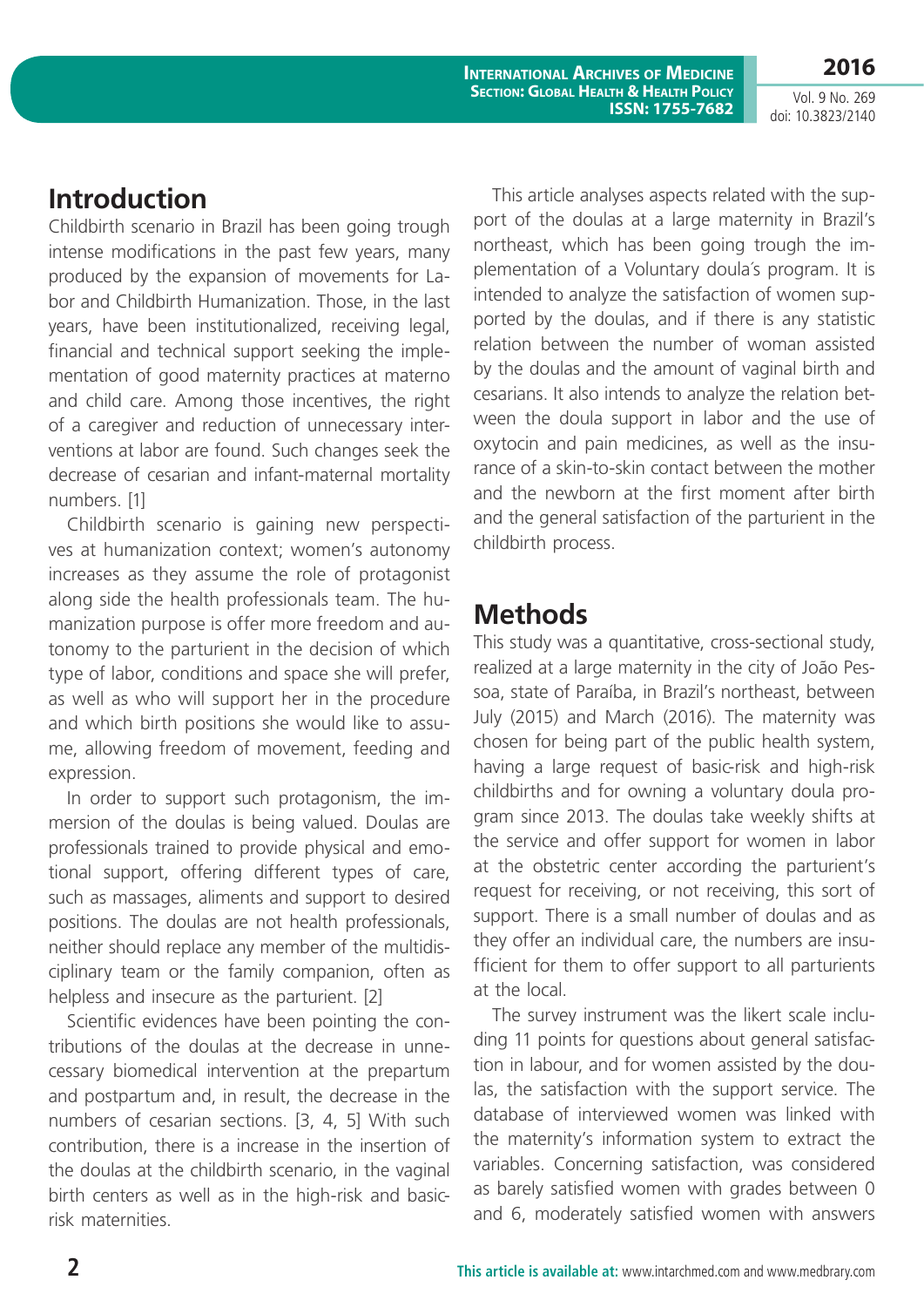**2016**

Vol. 9 No. 269 doi: 10.3823/2140

between 7 and 8, and very satisfied women with answers between 9 and 10.

This sample is comprised of 370 women, randomly chosen. The postnatal mothers were interviewed still at the maternity in the immediate puerperium. The inclusion criteria were women with low risk gestation and labor, above 18 years old. This research was approved by the Center of Health Science's ethics in research's committee, at the Federal University of Paraíba CAAE 42538515.4.000.5188.

The data was analyzed through IMB SPSS (v.22). Pearson's chi-squared test was complied to compare being supported by the doulas and the denouement for normal vaginal deliveries or cesarean deliveries. A logistic regression for multivariate analysis was realized for women with natural childbirths, doing a parallel between the variable women supported by the doulas with the variables childbirth satisfaction, skin-to-skin contact, oxytocin use, pain medications use, and episiotomy. A 0.05 statistical significance was regarded.

#### **Results**

Among the 370 interviewed women, 198 completed elementary/middle school, 158 studied until hight school and 14 reached higher education. 34.9% of women had an paid employment. The family income of the majority of the women was up to 2 minimum wages (80%), and 20% won more than 2 minimum wages. The demographic database are presented at **Table 1**.

Considering the labor channel, 237 women (64.1%) had normal vaginal births, and 133 women (35.9%) had cesarean sections **(Table 2)**. 127 women were supported by the doulas (34.3%).

| <b>Characteristics</b> | <b>Categories</b>                           | N(%)       |  |
|------------------------|---------------------------------------------|------------|--|
|                        | $<$ 25 years                                | 171 (46.2) |  |
| Age (years)            | 26-30 years                                 | 95 (25.7)  |  |
|                        | 30-35 years                                 | 74 (20)    |  |
|                        | $> 35$ years                                | 30(8.1)    |  |
|                        | White                                       | 114 (30.8) |  |
| Ethnicity              | African/Biracial                            | 246 (66.4) |  |
|                        | Other                                       | 10(2.8)    |  |
| Education              | Illiterate/ Elementary school<br>Incomplete | 100(27)    |  |
|                        | Elementary School graduate                  | 98 (26.5)  |  |
|                        | Middle/High School graduate                 | 158 (42.7) |  |
|                        | higher education                            | 14(3.8)    |  |
| Employment             | Yes                                         | 129 (34.9) |  |
|                        | <b>No</b>                                   | 241 (65.1) |  |
|                        | Catholic                                    | 154 (41.6) |  |
| Religion               | Afro-brazilian                              | 4(1.08)    |  |
|                        | Protestant                                  | 119 (32.2) |  |
|                        | Not declared                                | 91(24.6)   |  |
|                        | Others                                      | 2(0.54)    |  |
|                        | Less than 1 Minimum Wage                    | 74 (20)    |  |
|                        | 1 to 2 Minimum Wages                        | 222 (60)   |  |

2 to 3 Minimum Wages 51 (13.8) 3 to 4 Minimum Wages 16 (4.3) 4 or more Minimum Wages 7 (1.9)

Very satisfied 266 (71.9) Moderately Satisfied 67 (18.1)

Unsatified 37 (10)

Very satisfied 95 (74.8) Moderately Satisfied 21 (16.5)

Unsatisfied 11 (8.7)

|  | <b>Table 1.</b> Sociodemographic's statistics description |  |
|--|-----------------------------------------------------------|--|
|  | $(N = 370)$ .                                             |  |

**Table 2.** Support with doula compared with cesarian or vaginal delivery.

| <b>Delivery</b>   | $(N=127)$ | With Doula Support   Without Doula Support  <br>$(N=243)$ | <b>Odds ratio</b> | CI (95%)          | $X^2$  | p-valor |
|-------------------|-----------|-----------------------------------------------------------|-------------------|-------------------|--------|---------|
| Cesarean Delivery | 28(22%)   | $105(43.2\%)$                                             | 0.510             | $(0.357 - 0.729)$ | 16.224 | 0.000   |
| Vaginal Delivery  | 99 (78%)  | 138 (66.8)                                                | 1.373             | $(1.189 - 1.584)$ |        |         |

Family income

Childbirth satisfaction

Satisfaction with the doulas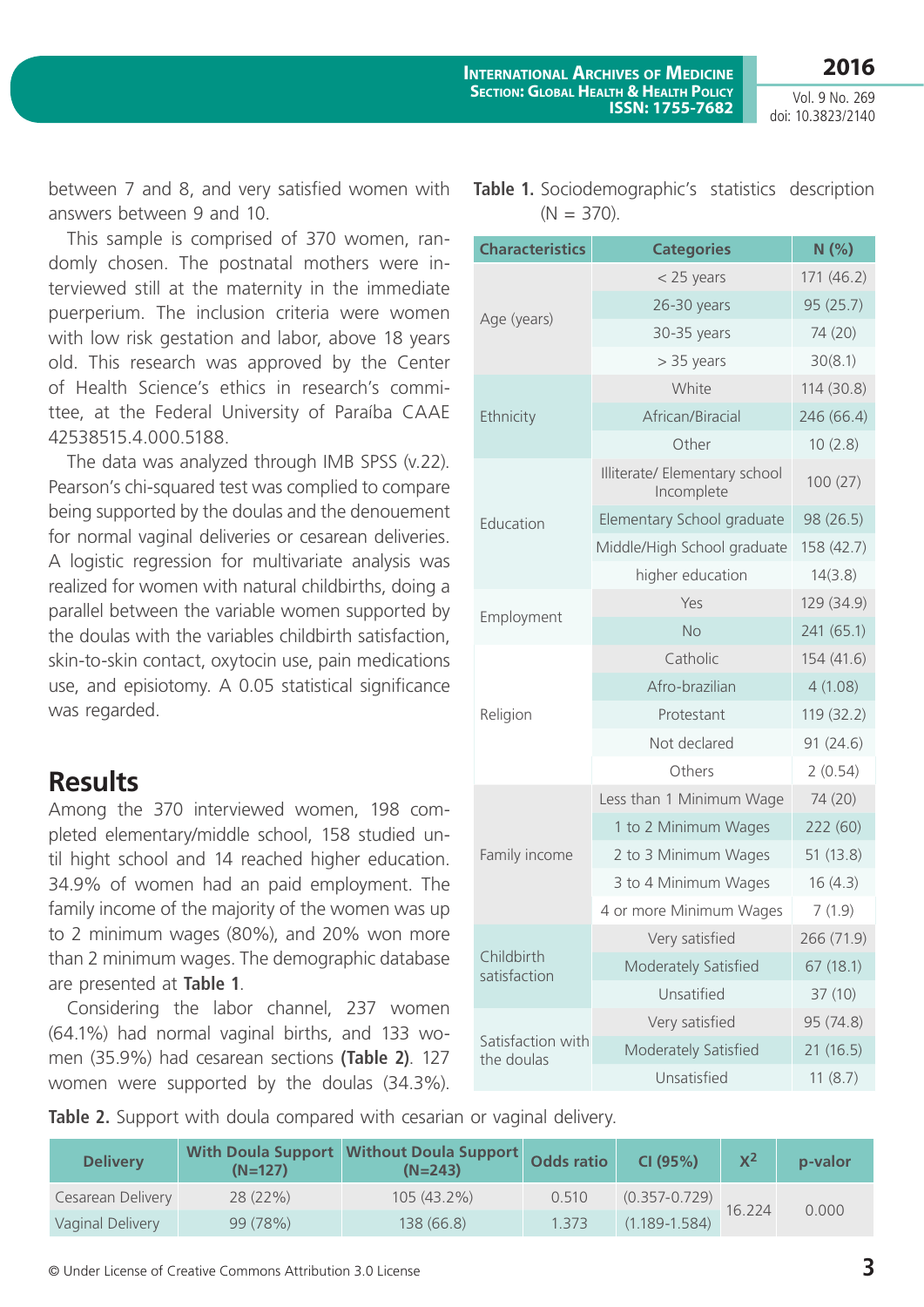**2016**

Vol. 9 No. 269 doi: 10.3823/2140

| <b>Variable</b>            | <b>With Doula Support</b><br>$(N=99)$ | <b>Without Doula Support</b><br>$(N=138)$ | <b>Odds ratio</b> | CI (95%)                | $X^2$  | p-valor |
|----------------------------|---------------------------------------|-------------------------------------------|-------------------|-------------------------|--------|---------|
| Skin-to-skin<br>contact    | 76 (76.8%)                            | 75 (54.3%)                                | 1.414             | $(1.171 - 1.704)$       | 12.533 | 0.000   |
| Childbirth<br>satisfaction | 94 (94.9%)                            | 120 (87%)                                 | 1.092             | $(1.009 - 1.182)$       | 4.203  | 0.040   |
| Episiotomy                 | 13 (13.1%)                            | $9(6.5\%)$                                | 2.013             | $(0.896 - 4.525)$ 2.991 |        | 0.084   |
| Pain medication            | 39 (39.4%)                            | 46 (33.3%)                                | 1.182             | $(0.841 - 1.660)$       | 0.921  | 0.337   |
| Oxytocin                   | 23 (23.2%)                            | 21 (15.2%)                                | 1.527             | $(0.897 - 2.600)$       | 2.449  | 0.118   |

**Table 3.** Support of doulas in Vaginal Delivery Compared with Interventions and Women's Satisfaction  $(N = 237)$ 

Women's general satisfaction on the doulas was of 99.2%, only 1 (0.8%) declared herself as unsatisfied, although 95.3% were very satisfied.

Childbirth satisfaction rates were of 90%, among these, 71.9% were very satisfied,18.1% were moderately satisfied and 10% unsatisfied. This rate is of 91.3% in women with the doula's support, and of 89.3% among women not supported by the doulas. Skin-to-skin contact was present in 58.6% percent of women (98.4% among those supported by the doulas), episiotomy rates were about 7.8% and oxytocin use were about 22.2% **(Table 3)**. The support of the doula represented a significant statistic relation with decrease of cesareans (p-value <0.05), presented at **Table 2**. 78% of the women supported by the doulas had normal vaginal labors (22% had cesarians), when in the non-supported by the doula's group the relation was of 56.8% vaginal childbirths to 43.2% cesarean sections **(Table 2)**.

Considering women with normal vaginal childbirths, Pearson's chi-squared test pointed a significant positive association between women's birth satisfaction, with a Odds ratio of 1.092 Confidence Interval (CI) 1.009 til 1.182 (p-valor 0.040), and the variable skin-to-skin contact 1.414 (p-value 0.000) with CI of 1.171 til 1.704. The episiotomy and pain medications variables did not present significant statistic relation with the doula's support [1] **(Table 3).**

### **Discussion**

The doulas support presented a significant association with delivery by vaginal birth. Concerning women who realized vaginal delivery there was a statistic relation between the doula's presence and an increase on the frequency of skin-to-skin contact and of the general satisfaction towards the labor. It is important to highlight that in the maternity studied in this article, there is an Voluntary doula´s Program, and there is as well obstetrical nurses acting in the prepartum and postpartum, although the support is still centered on the obstetrician with a hegemonic influence of the traditional obstetric model. However, the maternity has been investing in the good practices as well as in labor and birth humanization in the past few years.

The doula's support to women is associated with a decrease in the cesarean chances in about 0.5104 (0.357-0.729), being the absence of the doulas related with almost twice the numbers of cesarean deliveries. This result demonstrate that the presence of the doulas in the childbirth process can be an excellent support strategy in reduction of cesarean sections rates in the country, attending the purpose of reduction of cesareans numbers - still very high in Brazil - present in the infant and maternal Brazilian program. 1 Most likely, the emotional and physical support provided for women by the doulas in the childbirth event contribute to a satisfactory environment to vaginal delivery. Reports existent corrobo-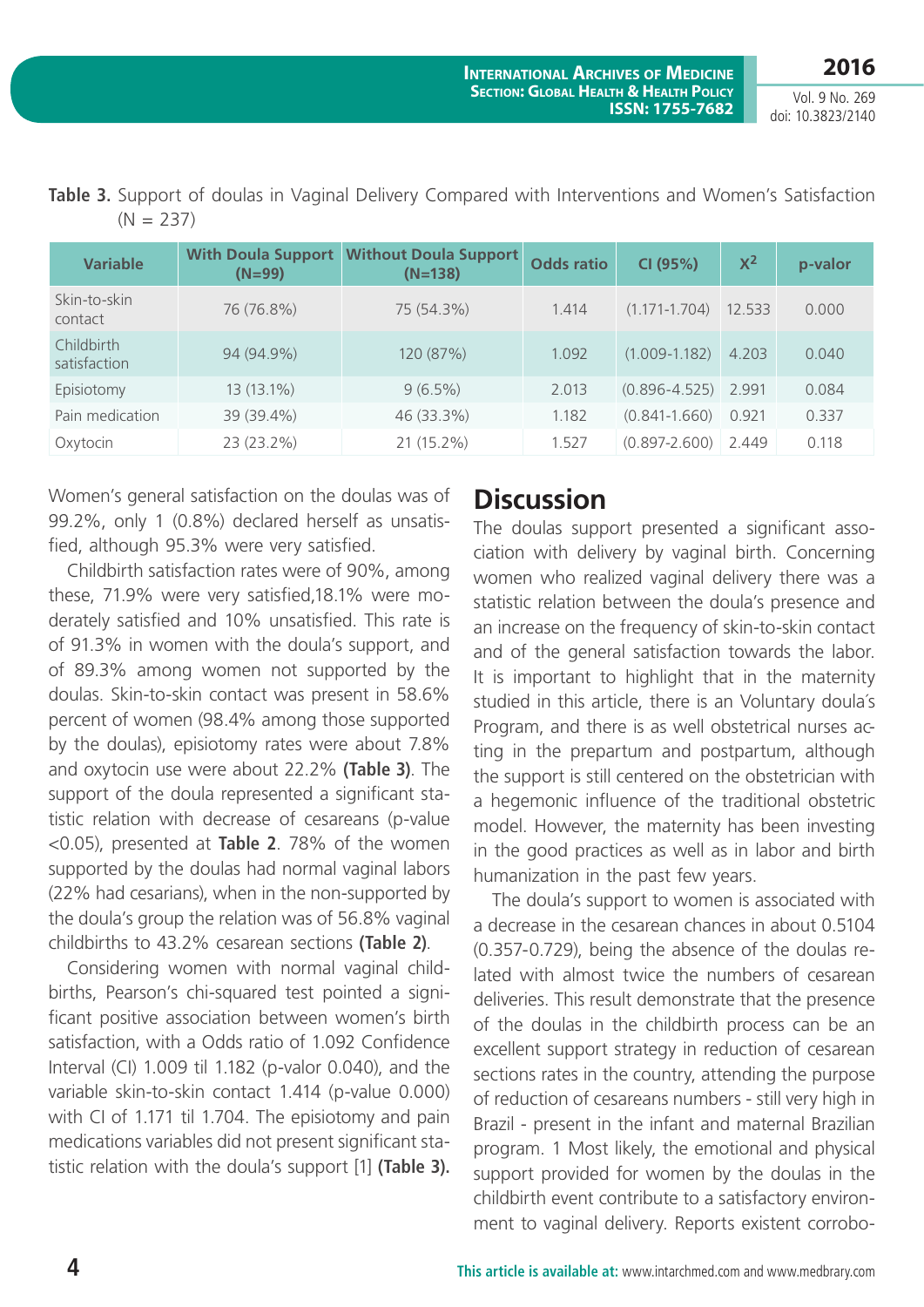**2016** Vol. 9 No. 269

doi: 10.3823/2140

rate the ideia that the doulas, by providing women physical and emotional comfort and orientations concerning the childbirth, increase tranquility and decrease anxiety levels. [6] The doulas support have been associated with reduction in cesarean and unnecessary intervention numbers [3, 4], and it is also related with increase of women satisfaction and decrease in financial costs. [4]

A larger frequency of skin-to-skin contact and a better perception about the women's satisfaction towards labor, were factors significantly related with the presence of the doula at normal vaginal childbirth. The doula's support, however, did not changed the scenario of episiotomy, oxytocin use and pain medicine use. The doula's support was associated with a 1.414 (1.171-1.704) improved chance of the women have skin-to-skin contact with the newborn, and a 1.092 (1.009-1.182) chance of being satisfied with the childbirth care. Is possible to considere, therefore, that the doula's presence in labor presents an important impact in safety sentiment for women, which strengthens her for the conduction of a normal vaginal childbirth.

A study realized comparing different maternities in Brazil presented a significant association between obstetrics assistance with a collaborative model, integrating medicine doctor, obstetrical nurses and doula, with decrease of oxytocin, decrease of artificial membrane rupture, increase of non-pharmacological methods, and decrease of episiotomy. [7] The doula´s support is singly and strongly associated with the use of non-pharmacological pain control methods. [8] An association between being supported by the doulas in childbirth was related, positively, with breastfeeding in United Sates. [5]

It is believed that in this maternity analysis no significant relation was found with episiotomy, oxytocin use and pain medicine use as the traditional birth model is hegemonic at the maternity, and there is no integration with a team of obstetrician and obstetrical nurses in a collaborative model. The doula´s performance and interdisciplinar relation have, in consequence, variations accordingly the on call team.

Rates considering the satisfaction towards the doulas, where 95.3% of women scored 9 or 10, at a 0 till 10 scale, the total satisfaction was of 99.2% with only one woman pointing an unsatisfactory experience with the doula - presents that the doula's support was very well evaluated by women.

In relation towards childbirth, a study considering the labor satisfaction in Brazil's northeast found as results that 74% were very satisfied, 24% moderately satisfied and only 1.3% little satisfied. [9] A different study found that 70% evaluated the labor process as good or very good. [10] The 90% general satisfaction found in this article can be considered high, although the different methodology used diminishes the possibility of a comparison. The satisfaction towards the doula's was considered very high.

#### **Conclusions**

The doula's support was connected with a lower index of cesareans, improvement of skin-to-skin contact and childbirth satisfaction. It is important, although, highlight that this was a cross-sectional study, as being subjected to those studies limitations we can not predict if the association with doulas can really improve protection or if women naturally inclined to normal labors seek more the support of the doulas.

Considering the study limitations, those datas, for themselves, demonstrate that the Voluntary doula´s Program at the maternity presented satisfactory results and therefore, should be amplified and stimulated. Its presence can be improved by actions related with changes in the interventionist practices centered in the biomedical care.

The manager group can empower those discussions and promote actions related with the multi professionals team and about protocols practiced in the maternity's routine. The effective humanization